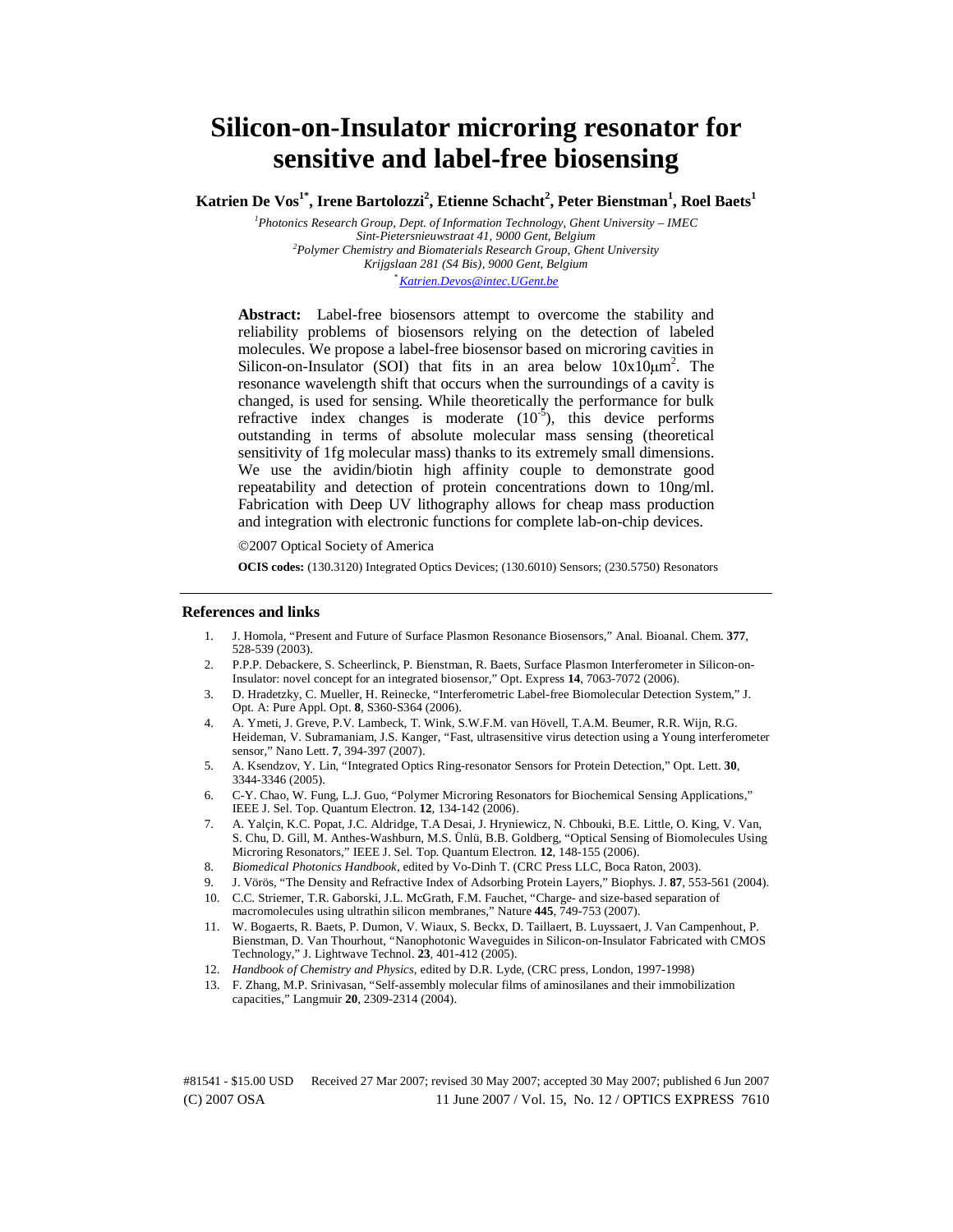14. R. Ince, R. Narayanaswamy, "Analysis of the performance of interferometry, surface plasmon resonance and luminescence as biosensors and chemosensors," Analytica Chimica Acta **569**, 1-20 (2006).

#### **1. Introduction**

Optical label-free biosensors for protein detection attempt to overcome the drawbacks of commercialized microarrays, which rely on the detection of labeled molecules. This intermediate labeling step however complicates the sample preparation and detection process, the label can alter the molecule's binding properties and therefore decrease detection reliability. Direct detection of biomolecules enables the monitoring of the dynamics of molecular reactions, quantitative concentration measurements, and determination of affinity constants. When direct biosensors can be integrated on a chip, high throughput screening of biomolecular interactions in microarrays becomes possible without an intermediate labeling step. Different approaches for integrated optical biosensors based on Surface Plasmon Resonances (SPR) [1,2], interferometers [3,4] and resonant cavities [5-7] are previously reported. We propose a Silicon-on-Insulator biosensor based on microring cavities, fabricated with standard CMOS processing, in particular deep ultraviolet lithography [12], allowing for cheap mass fabrication and integration with electronics and easily extendable to a multiarray biosensor with thousands of sensing spots for real lab-on-chip devices. The biosensor enables quantitative and real time measurements, fast sample preparation and detection of extremely low analyte quantities. SOI offers a high refractive index contrast suitable for the fabrication of nanophotonic circuits including micron- and submicron sized optical cavities of very high quality. The enhanced light-matter interaction in a cavity increases the sensitivity while keeping the sensor's dimensions small. Integrated in a microfluidic setup thousands of cavities can be lined up in arrays for multiparameter sensing within a few square millimeters.

Using telecom wavelengths for biosensing allows the reuse of standardized telecom equipment. The absorption of light in the near infrared is dominated by water absorption, since biomolecules are transparent at wavelengths longer than 500nm [8]. Since there is a dip in the water absorption spectrum at 1550nm, we believe that 1550nm is a suitable wavelength for biosensing purposes. Considering the small dimensions of the cavity the disturbance of the resonance due to water absorption is negligible.

Biosensing based on semiconductor materials requires chemical modification of the silicon surface in order to provide a suitable biointerface. The surface modification both provides the immobilization of the biomolecule in its most active conformation and prevents nonspecific protein adsorption, which can affect the sensitivity and specificity of the biosensor.

The rest of the paper is structured as follows. Paragraph 2 covers the working principle, sensitivity and fabrication of the device. Paragraphs 3, 4 and 5 discuss the characterization of the device for bulk refractive index sensing and surface sensing.

### **2. Biosensing with SOI microring resonators: theory and fabrication**

# *2.1 Sensing principle and sensitivity*

We designed a microring cavity in an add-drop filter configuration (Fig. 1(a)). The ring supports modes that resonate at a wavelength λ*resonance* for which:

$$
\lambda_{resonance} = \frac{L}{m} n_{\text{eff}} \tag{1}
$$

*L* is the round trip length and *m* is the cavity mode order  $(=1,2...)$ . The resonance results in a sharp dip in the transmission (Fig. 1(b)). A change of the refractive index of the cavity's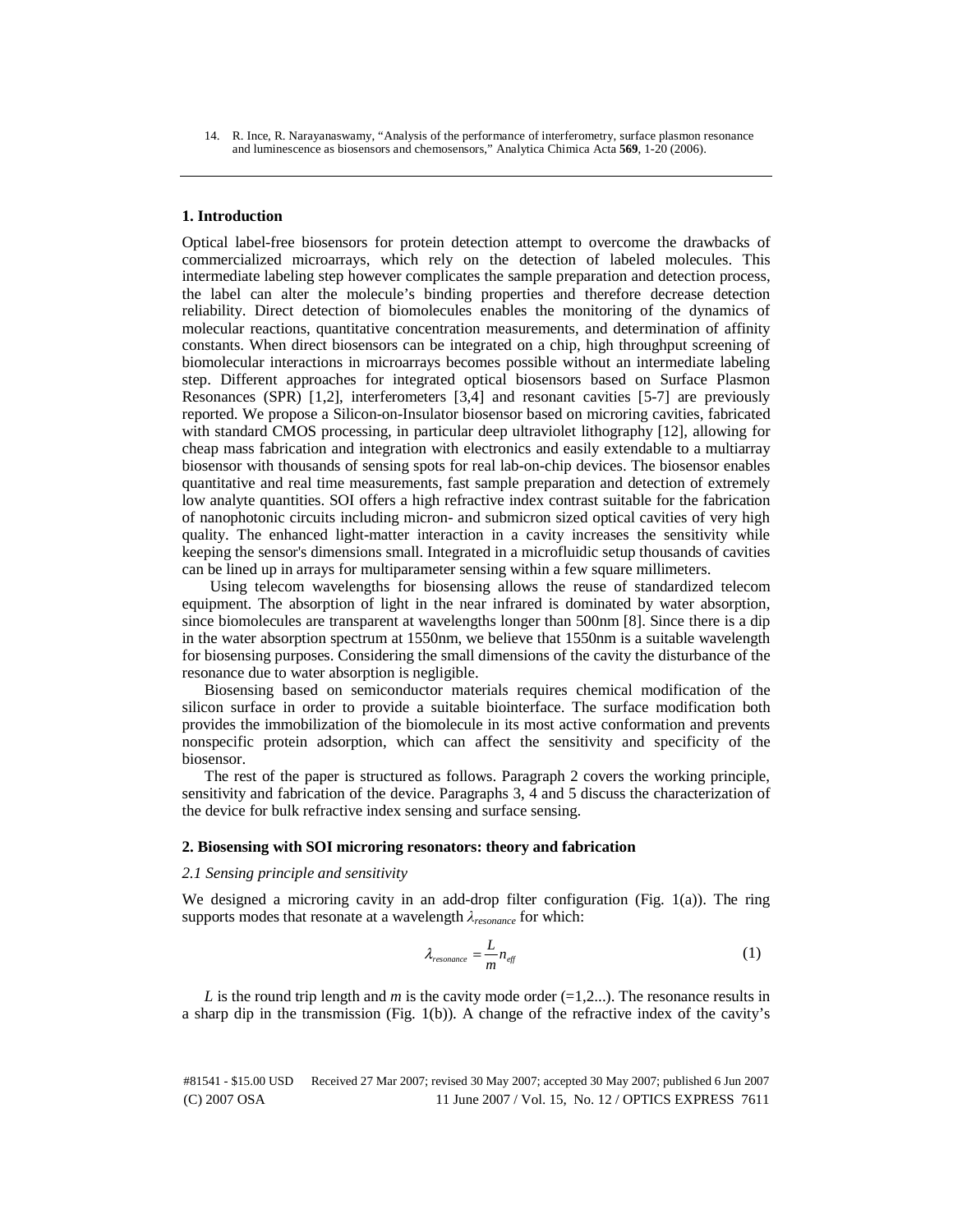environment shifts the resonance spectrum, which can be monitored both by scanning the wavelength and by measuring the intensity profile at one well chosen wavelength.

When discussing sensitivity, there are two figures of merit for it: sensitivity for bulk refractive index changes and sensitivity for homogenous covering of the surface with a molecular layer of mass  $M=p \text{ } S$  t,  $\rho$  being the mass density of the molecular layer, *S* the sensing area and *t* the thickness of the layer. From Eq. (1) we obtain:

$$
\Delta n_{\min} = \frac{m}{L} \left( \frac{\partial n_{\text{eff}}}{\partial n_{\text{bulk}}} \right)^{-1} \Delta \lambda_{\min} \tag{2}
$$

$$
\Delta M_{\min} = \rho S \frac{m}{L} \left( \frac{\partial n_{\text{eff}}}{\partial t} \right)^{-1} \Delta \lambda_{\min} \tag{3}
$$

When the resonance used in the measurement is in a given wavelength band (1550 nm in our case), the cavity mode order  $m$  scales with the cavity length  $L$  so the ratio  $m/L$  is constant and independent of cavity length. Therefore the minimal detectable bulk refractive index change ∆*nmin* is independent of the microring's radius. But the minimal detectable protein mass ∆*M<sub>min</sub>* does scale with the area. When it decreases, fewer molecules are needed to cover the sensing area while the resonance shift will not be influenced negatively by the decreasing round trip length. This allows for the detection of an extremely small mass of biomolecules. Simulation of  $\partial n_{\text{eff}}/\partial t$  for a curved waveguide with radius 5 µm results in 0.3/pm –side wall binding taken in consideration– while  $\rho$  is approximately 1.33g/cm<sup>3</sup> [9] and the ring's surface area is 21,8  $\mu$ m<sup>2</sup>. For a minimal detectable wavelength shift of 5  $\mu$ m – a realistic value for our device –a minimal mass of 0.7fg can be detected. Since biomolecules are provided in liquids such as blood or serum one has to find an elegant way to bring molecules at the sensing surface in an acceptable time. Recently a solution for this fluidic issue has been discussed in  $[10]$ .

In order to minimize the smallest detectable wavelength shift  $\Delta\lambda_{\min}$ , high Q cavities and a low noise detection system is required. A high Q-factor results in narrow spectral peaks:  $Q = \lambda_{resonance} / \Delta \lambda_{3dB}$ . A number of parameters determine the cavity's Q-factor. Firstly, reduced optical losses enhance the Q-factor. Secondly, a larger gap between the input/output waveguides and the ring waveguide reduces the coupling coefficient and therefore the cavity losses, although this increases the throughput attenuation at the same time. In our design a racetrack shape is used in order to have more control over the coupling coefficient. Lateral waveguide coupling is used in order to minimize the required fabrication steps. Finally, smaller radii will increase bend losses but reduce scattering losses because of decreasing round trip length. An optimum for the radius can be found, although in our fabricated devices scattering losses are dominant, so the radius of 5μm is not the lower limit yet. For waveguide dimensions of 500nm x 220nm and a radius of 5 μm, Q-factors over 20,000 and a Free Spectral Range of 15nm are easily achievable with standard CMOS processes and optimized design. This results in a 3dB peak width of the microring resonance of about 75pm.

### *2.2 Fabrication*

The SOI material system highly reduces the dimensions of the devices compared to traditional passive photonic components. Thanks to the high refractive index contrast, the waveguide core is largely reduced in size to keep the waveguide single mode and total internal reflection guiding is guaranteed for very small bend radii. A consequence of the high lateral index contrast is that the waveguides become more sensitive to scattering at roughness on the corecladding interface. To this end high-quality and high-resolution fabrication tools are required. Deep ultraviolet (UV) lithography, the technology used for advanced complementary metaloxide-semiconductor (CMOS) fabrication offers both the required resolution and the throughput needed for commercial applications. Standard CMOS fabrication processes were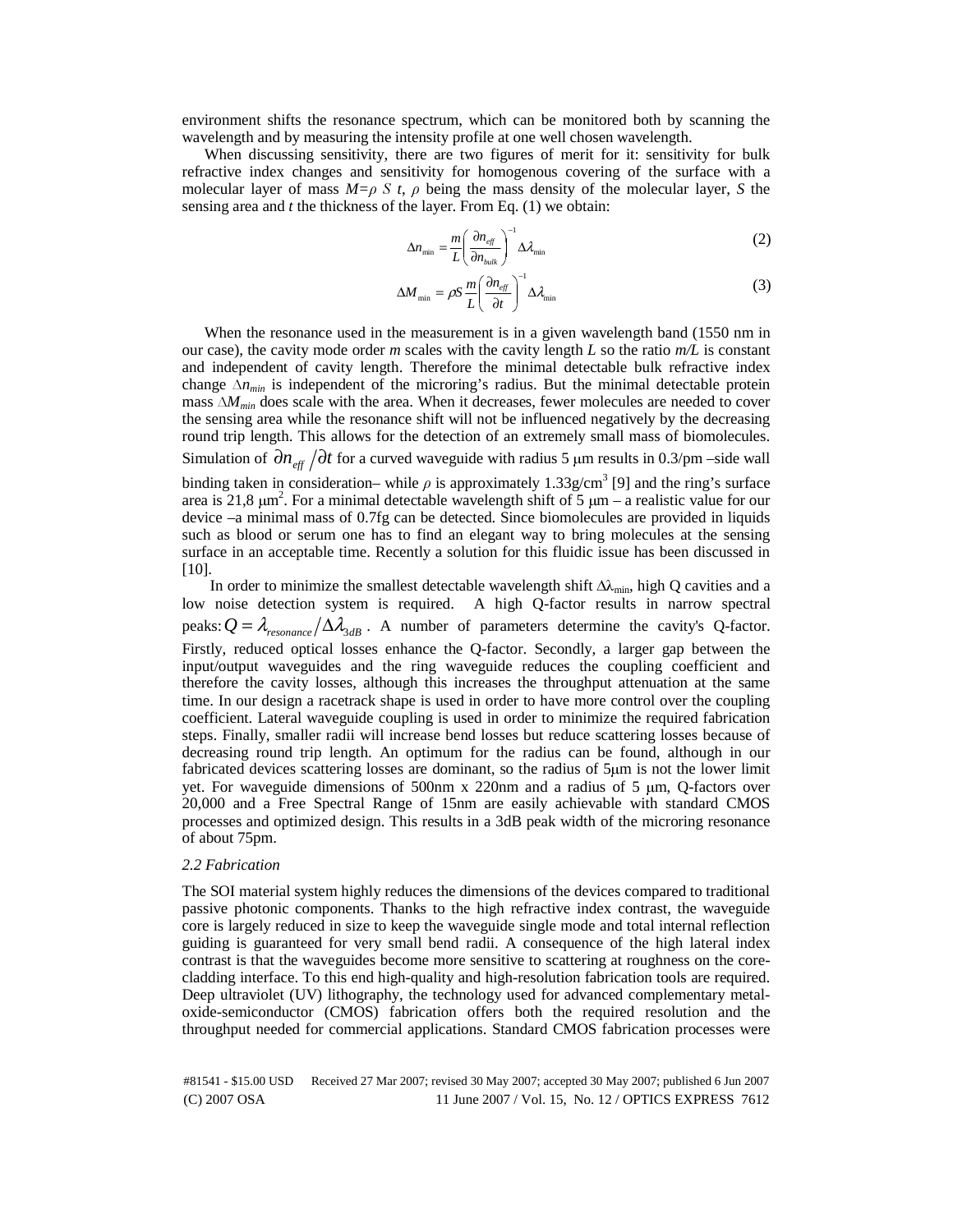adopted to improve their capability for fabricating photonic nanostructures. This was previously reported in [11].

# **3. Measurement setup**

A schematic drawing of the proof-of-principle measurement setup is given in Fig. 1(c). The optical chip is placed on a temperature stabilized chuck. A flow cell is mounted on the chip, connected through tubings with a peristaltic pump in order to switch easily between the liquids flown over the sensor. Measurements are done statically i.e. at zero flow rate; we make sure we measure when all reactions have reached equilibrium.

Optical fibers are vertically coupled to the in- and output integrated waveguides through grating couplers [11]. This allows for easy coupling with high alignment tolerances. Light coming from a tunable laser, passes the integrated circuit and is detected with a photodetector.



Fig. 1. a) SEM picture of a microring cavity, b) measured spectra, c) measurement setup.

# **4. Bulk refractive index sensing**

Liquids with varying refractive indices (water with different sodium chloride concentrations) are flown across the ring resonator in order to characterize the sensor for bulk refractive index sensitivity. No surface chemistry was carried out, so the refractive index is homogenously changed above the ring resonator. At 20°C the refractive index of an aqueous solution of NaCl varies with 0,0018 RIU (Refractive Index Units) per mass % [12]. Fig. 2 shows a linear shift of the resonance wavelength with increasing salt concentration of 70nm/RIU, the shifts are determined after Lorentzian fitting. All measurements are done three times to prove repeatability. The linear fit is depicted with mean wavelength shift values and weighted variance error bars. The variations are very small, proving a very high refractive index sensor's stability. A shift of one fifteenth of the peak width is easily measurable, so a minimal detectable wavelength shift of 5pm corresponds with a minimal detectable refractive index shift of  $10^{-5}$  RIU.

# **5. Protein interaction sensing**

In the present work we used the avidin/biotin system, which has a high affinity constant  $(K_a = 10^{15} M^{-1})$  and therefore gives a very specific and stable interaction, as a model of biomolecular ligand/receptor interaction.

#### *5.1 Surface functionalization*

Silanization of the surface by condensation of surface silanols with functionalized silanes can be used to provide a suitable biointerface between the transducer element and the biological medium. Surfaces were modified according to the following procedures [13]. Toluene and N,N-dimethylformamide (DMF) were distilled before use. 3-aminopropylsilane (APTES) and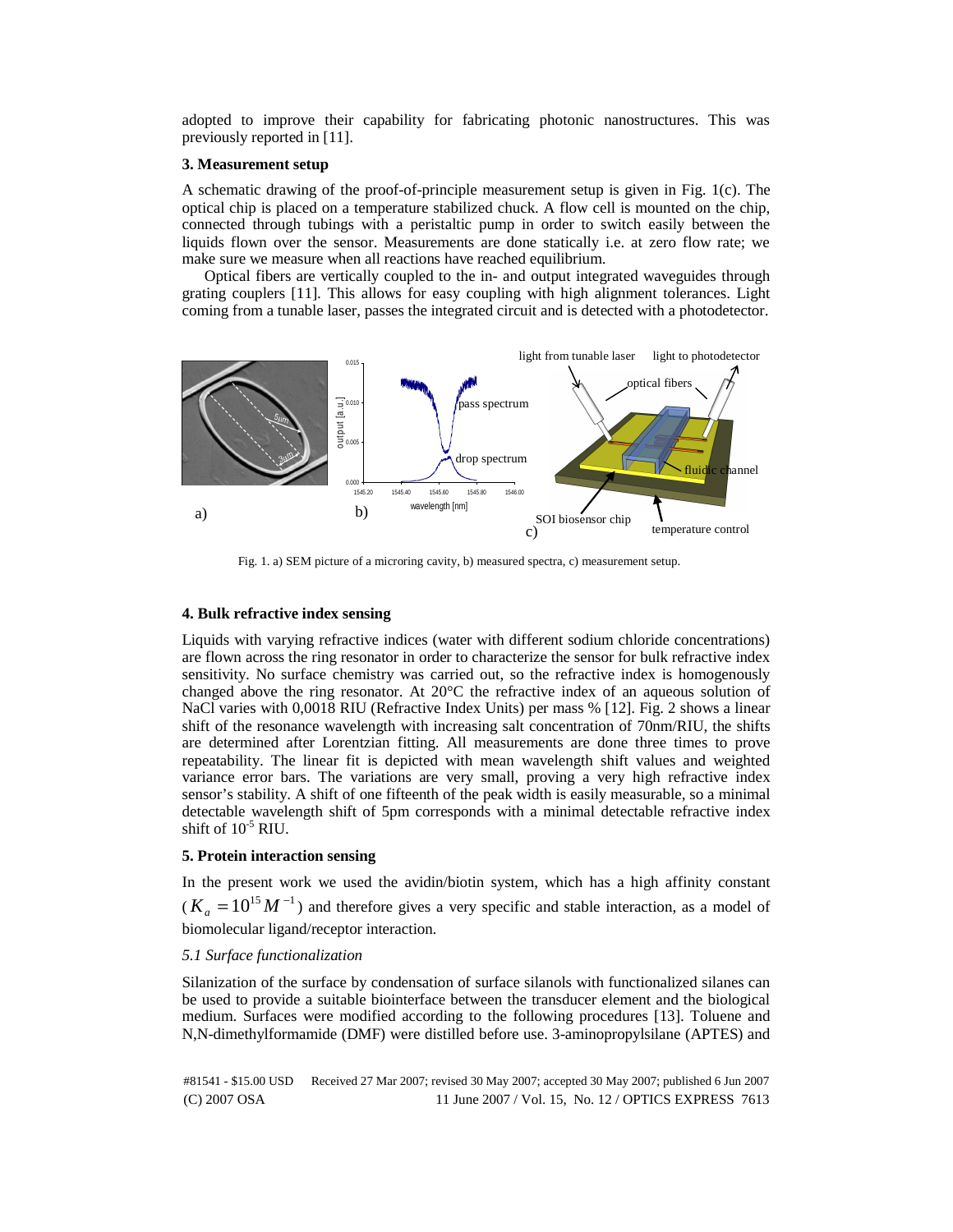succinimidyl-6(biotinamido)hexanoate (E,Z link-NHS-LC-Biotin) were used as received. Surfaces were cleaned and oxidized in Piranha solution  $(H_2SO_4:H_2O_2, 7:3)$  at 50°C for 1 hr, in order to expose hydroxyl groups on the surface. Cleaned and oxidized silicon surfaces were silanized by immersion in 1% dry toluene solution of APTES for 4 hours The substrates were then rinsed thoroughly with toluene and DI-H2O. Aminosilanized surfaces (Si-APTES) were then immersed in 2ml Phosphate Buffer Solution (PBS) pH 7.5 and 100μl of E,Z link-NHS-LC-Biotin in DMF (1mg/ml) was added. The reaction was carried out for 3 hours at room temperature. Surfaces were rinsed with PBS and DI-H<sub>2</sub>O.

# *5.2 Surface characterization*

Flat Si surfaces were characterized after each modification step by static contact angle (OCA 20 from Dataphysics, distributed by Benelux Instrument), AFM (Nanoscoop III, Digital) and ellipsometry (Applied Materials Ellipsometer II,  $\lambda$ =632.8 nm and α=70°).

Contact angle measurements show an increasing hydrophobicity when the surface is coated using increasing APTES concentrations  $(0.2\%$  to  $2\%$  correspond with  $65^{\circ}$  to  $75^{\circ}$ ). This indicates that increasing the APTES concentration results in a formation of multilayers and the amino groups can also intramolecularly interact with the underlying layers of silanes. AFM measurements confirmed the formation of multilayers by showing a slightly increased roughness and globular nuclei size at high APTES concentrations.

Ellipsometric measurements are used to determine the thickness of the layer after each modification step. The refractive index for all the surface layers is assumed to be 1.45, in agreement with literature stated values [9]. After silanization, the thickness increased from 2.8nm of the plain silicon surface, to 9.5nm. Biotin immobilization did not significantly affect the thickness, but after incubation of the biotinylated surface with avidin followed by extensive rinsing, the thickness increased to 14.9nm, indicating the immobilization of the large avidin molecules on the surface. On the contrary, when the aminosilanized surface - not biotinylated - was exposed to avidin solution, no significant increase in thickness was observed, suggesting that no significant interaction between avidin and the surface took place. Comparing the two experiments proves the presence of biotin on the surface.

# *5.3 Surface sensing of specific protein interaction*

We compare the resonance wavelength of the cavity immersed in PBS, before and after being in contact with avidin solution (avidin in PBS). Redundant avidin molecules are rinsed thoroughly with PBS, so no bulk refractive index changes are involved. The evolution of the wavelength shift for different avidin concentrations compared to the reference PBS resonance wavelength is shown in Fig. 3. All measurements are performed with at least 3 different samples, and error bars are indicated. For avidin concentrations above  $10\mu\text{g/ml}$  the surface is fully covered, the resonance wavelength shift saturates. This is another proof that we detect a surface modification and not a bulk liquid modification, like in figure 2. For smaller avidin concentrations we see a smaller wavelength shift which allows us to quantify the avidin concentration. The estimated lowest detectable concentration, for a minimal detectable wavelength shift of 5pm, is 10ng/ml. This compares well with commercially available labelfree protein detection methods [14].

Specificity is an important feature of a label-free biosensor. To prove that the sensor is sensitive to specificity, Bovine Serum Albumin (BSA), a protein with similar molecular weight to avidin but with low affinity to biotin, is brought into contact with the biotin layer. In graph 4 we clearly see a lower interaction.

Measuring the output intensity at one wavelength is used for real time interaction detection. Graph 5 shows real time measurements for 10ng/ml and 50ng/ml avidin concentrations. The dip in the curves is a transient phenomenon, due to the switching of the pump. The rise time is due to both the protein interaction rate and the mixing in the flow cell. In order to eliminate the latter effect a microfluidic setup with a constant flow rate will be used in future experiments in order to determine protein affinity constants and binding rates.